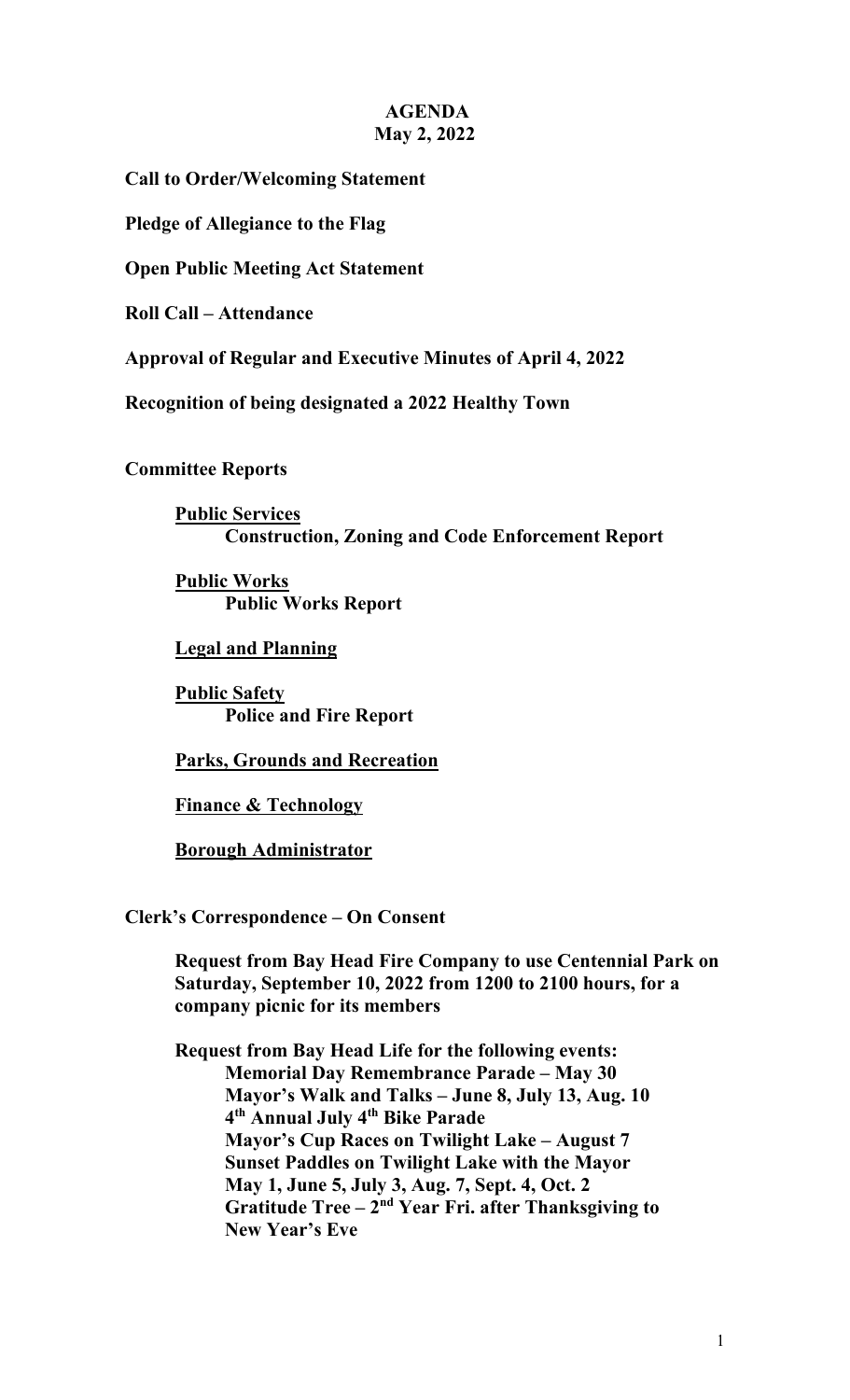**Application from the Bay Head Fire Company for Special Event Permit (One Day Liquor License) for the Clambake to be held on Saturday, August 20, 2022 Application from Seaweeders Garden Club for Special Event Permit (One Day Liquor License) for luncheon to be held at the Bay Head Yacht Club on June 16, 2022-Gardens by the Sea**

**Motion, Second, Vote**

**Resolutions – On Consent**

**Resolution 2022-73 Providing for the Insertion of a Special Item of Revenue in the Budget of the Borough of Bay Head Pursuant to N.J.S.A. 40A:4-87 (Chapter 159) – Distracted Driving Grant - \$7,000.00**

**Resolution 2022-74 Providing for the Insertion of a Special Item of Revenue in the Budget of the Borough of Bay Head Pursuant to N.J.S.A. 40A:4-87 (Chapter 159) – FY Homeland Security Security Grant - \$16,500.00**

**Resolution 2022-75**

**Authorizing Submission and Acceptance of Grant Application to The New Jersey Department of Highway Traffic Safety for the FY 2022/2023 Pedestrian Safety Grant - \$14,000.00**

**Motion: Second: Public Comment: Vote**

**Ordinance, Second Reading, Public Hearing and Vote**

**Ordinance 2022-06**

**AN ORDINANCE OF THE BOROUGH OF BAY HEAD, COUNTY OF OCEAN, STATE OF NEW JERSEY AMENDING CHAPTER 11 REQUIRING THE TIMELY SUBMISSION OF INVOICES**

**Motion: Second: Public Hearing: Adoption**

**Ordinance 2022-07**

**ORDINANCE OF THE BOROUGH OF BAY HEAD, COUNTY OF OCEAN, STATE OF NEW JERSEY, AMENDING THE BOROUGH CODE OF THE BOROUGH OF BAY HEAD, SO AS TO CREATE CHAPTER 55 OF THE BOROUGH CODE ENTITLED "RECREATION COMMITTEE"**

**Motion: Second: Public Hearing: Adoption**